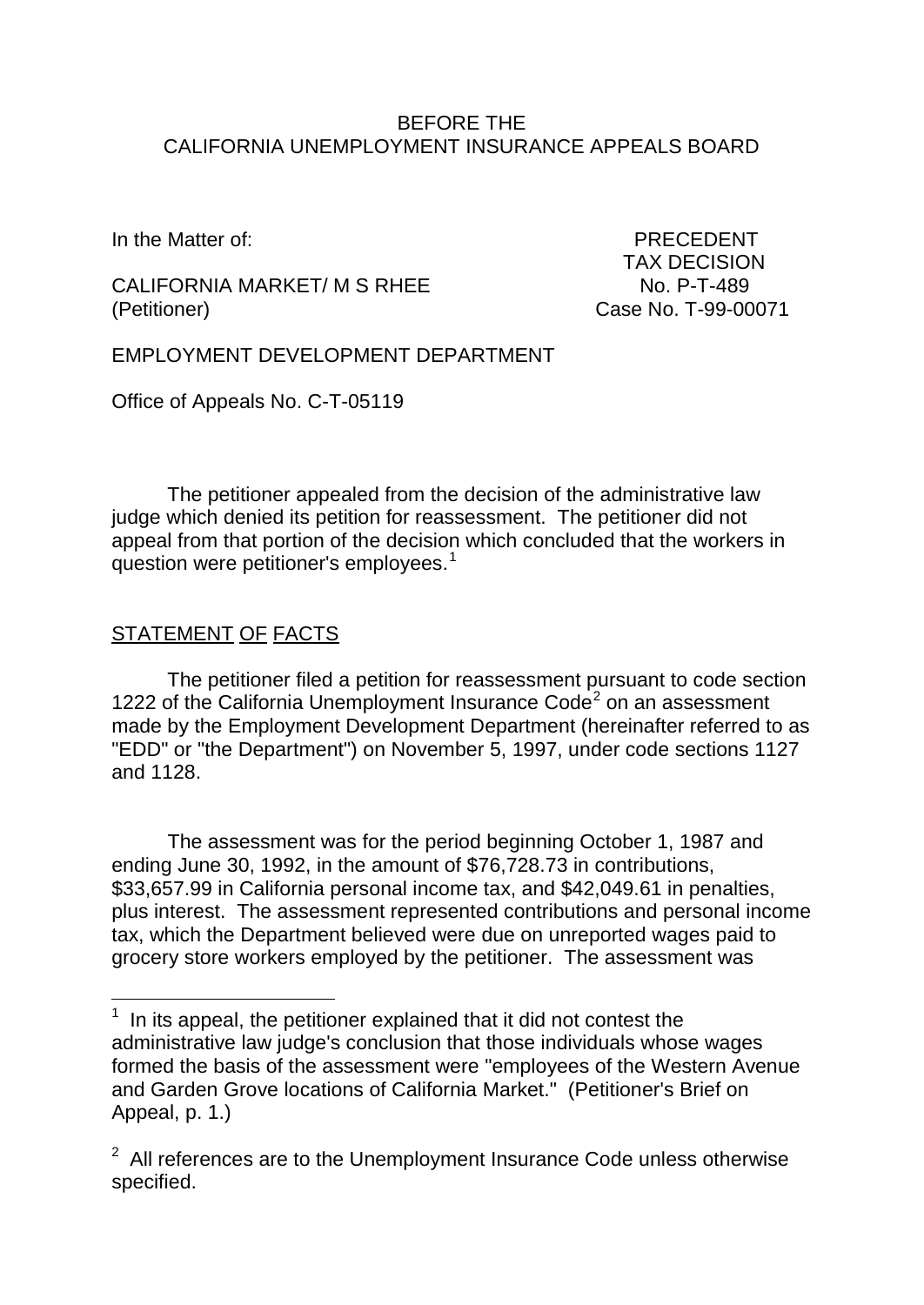based on cash wages, which were paid to these workers but not reported to the Department.

The factual findings herein are based upon the testimony at the hearing, documentary evidence, testimony given at a preliminary hearing on the related criminal matter, and the declarations of employees. This evidence includes documentary and testimonial evidence concerning the petitioner's practices at both of its locations, in Los Angeles and Garden Grove.

The assessment resulted from a field audit and investigation conducted by EDD.

During the period in question, the petitioner, a sole proprietor, operated grocery stores in Los Angeles and Garden Grove, California. The petitioner hired grocery store workers whom it did not report as employees. It also paid unreported wages to certain workers whom it acknowledged were employees. The assessment included earnings of employees who worked at the petitioner's two grocery stores in Los Angeles and Garden Grove.

The petitioner paid wages by check and with cash. EDD determined that the wages paid by check were properly reported on the petitioner's contribution returns. The petitioner's records listed the amounts it paid to employees in cash and the amounts paid by check. The cash wages were not reported on the petitioner's contribution returns, the federal form W-2, Earnings Records, or on the federal form 1099, Miscellaneous Income. The petitioner withheld five percent of the workers' cash wages and did not pay over the withheld amounts to EDD.

EDD took into account the maximum taxable wage for unemployment insurance purposes for the year 1990, based on the petitioner's computation of the amount of remuneration paid to individual workers in excess of \$7,000. EDD did not compute the maximum taxable wage for workers during other years, based upon the inadequacy and uncertain meaning of the petitioner's records.

Consequently, it was determined that the petitioner failed to report wages and that the petitioner intentionally evaded the payment of employment taxes. Although the petitioner filed returns for the period covered by the assessment, these returns were faulty because they failed to disclose the cash payments that the petitioner made to its employees.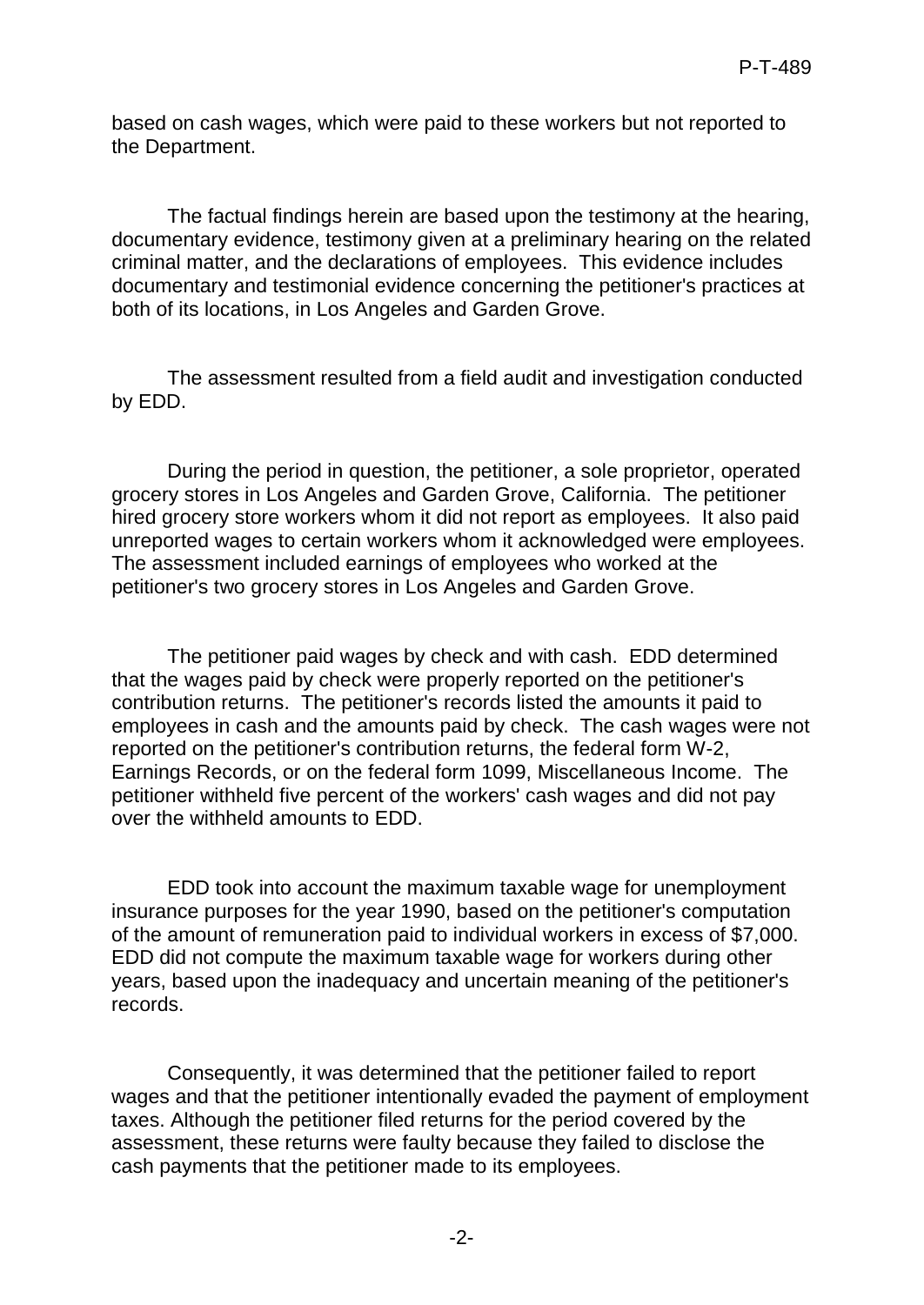The Department reached these conclusions after serving a search warrant on petitioner's premises and seizing its records.

The auditor who calculated the amount of the assessment looked through fifty boxes and reviewed, among other things, payroll records which had been prepared by the petitioner's accountant, W-2 forms, cash payment records, individual cash payment records and summaries and cancelled checks. Among the records seized were twenty-four bundles of time cards, which were designated "cash paid" for the period March 23, 1992 through August 16, I992.<sup>[3](#page-2-0)</sup> The investigator also twice interviewed the owner and learned from him that he paid most employees by check, that he employed undocumented workers, and that he paid those workers in cash.

#### "1. Semi-monthly "...

"(2) Salaries are to be paid in check and cash ..." "...

"(4) After computing, record only the check amounts in the Semi-Monthly Payroll Form ... and fax it to the CPA. Be careful. Do not send cash pay amounts.

"...

"(5) After faxing, record the cash paid amount and compute the total...

"(6) ... Record the total gross amount in the payroll journal, from the CPA on check coumn (sic)) . Put the total cash payments in (5) in cash (column) and get an initial from the senior president or his wife...

"(7) When receiving checks and cash from the Senior President or his wife, get their initial, and distribute them in envelopes with employee names.

"(8) When paying, put date of pay, check (gross) amount, cash amount, pay period individually...

### "2. Bi-Weekly

"...

"(5) Since most people are paid in cash for overtime and weektime, only send regulars. If paid in cash, deduct 5% from the total amount."

<span id="page-2-0"></span> $\overline{\phantom{a}}$  $3$  A document written in Korean was seized from the Garden Grove store. A purported translation of the document was introduced into the record. The document bears a heading "Payroll" and describes a number of procedures. Of note are the following comments: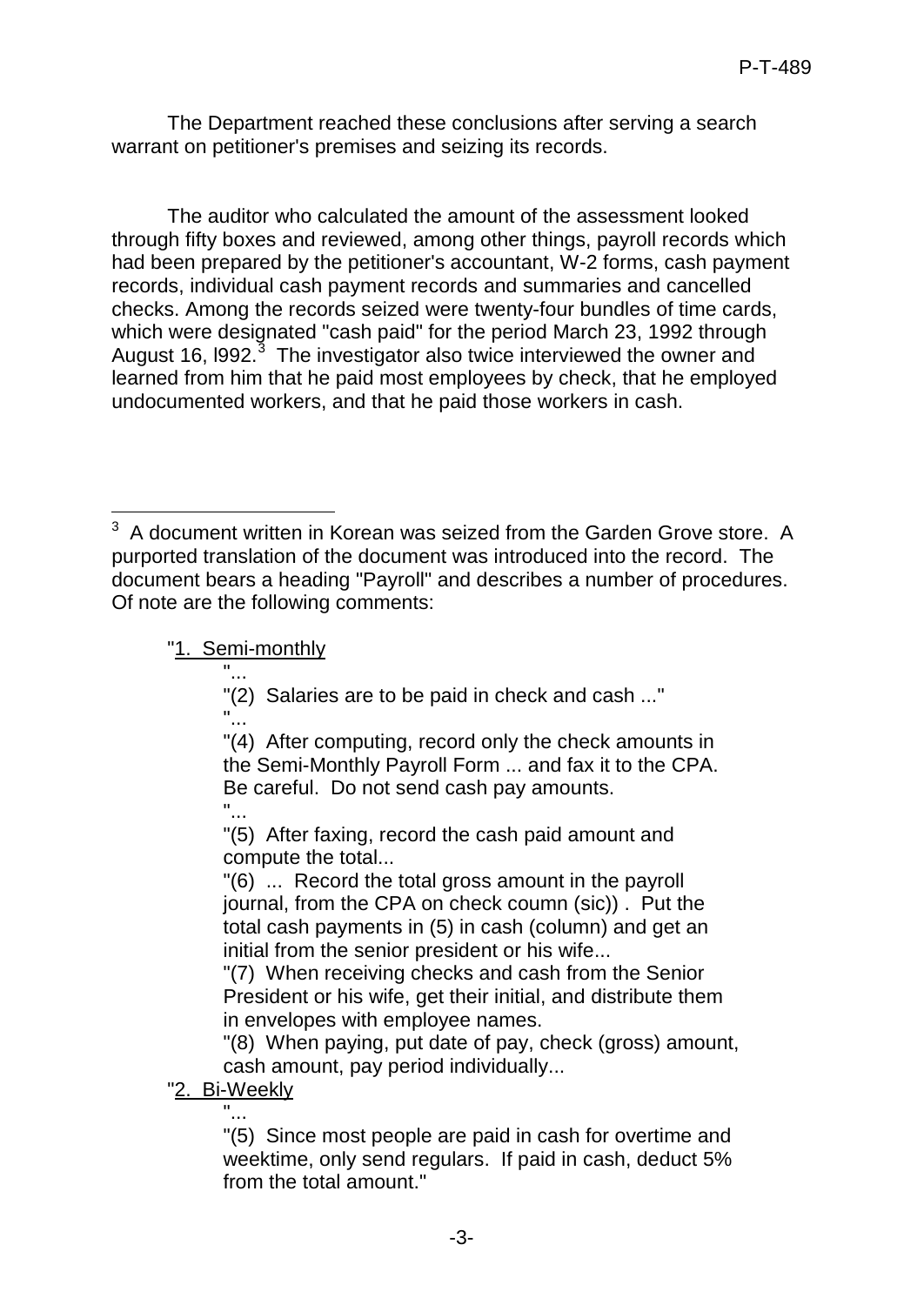The auditor noted that the records were similar for the approximately 250 employees of the petitioner. The auditor compared the amounts which the petitioner had paid by check and reported to EDD and the total actually paid (by check and cash). He also noted that the check stub given to the employee listed the hours for which compensation was paid by check but did not include the hours compensated with cash. The W-2's issued to these workers only reflected the wages paid by check, but did not include the amount of the additional cash wages. In addition, the forms (DE-3) submitted by the petitioner to EDD failed to report the cash wages it had given its employees.

The auditor examined a portion of the individual payroll records against summaries of wages paid and found the summaries to reflect accurately the contents of the payroll records. He used the summaries as a basis for calculating the amount of the assessment. He arrived at an annual wage for each employee and then prorated the amount over the four quarters of the calendar year. The amount assessed resulted from these estimates.

He determined that the petitioner had grossly underreported the wages paid and, consequently, had substantially underpaid payroll taxes. The total estimated unreported cash wages for the period beginning in 1987 and ending in 1992 was \$2,444,882. The amounts of the annual unreported wages ranged from \$124,000 in 1987 to \$626,000 in 1988.

The auditor also concluded that the petitioner had engaged in fraud in this underreporting of wages. Several factors contributed to this conclusion. The petitioner kept two sets of records and only reported wages listed in one set. Furthermore, the owner, Mr. Richard Rhee, signed at least half of the DE3 forms upon which an employer must report wages paid to its employees. Also, the petitioner made deductions from the cash wages but never remitted the amounts deducted to EDD. Additionally, the petitioner withheld information concerning cash wages from its accountant and had written procedures which were designed to ensure that such wages would not be reported to taxing authorities.

The record supports these conclusions. Employees were paid both by check and in cash. The principal, Mr. Rhee, directed the bookkeeper concerning these pay arrangements. The bookkeeper did not tell the accountant about the cash wages. These wages were handled by Mr. Rhee.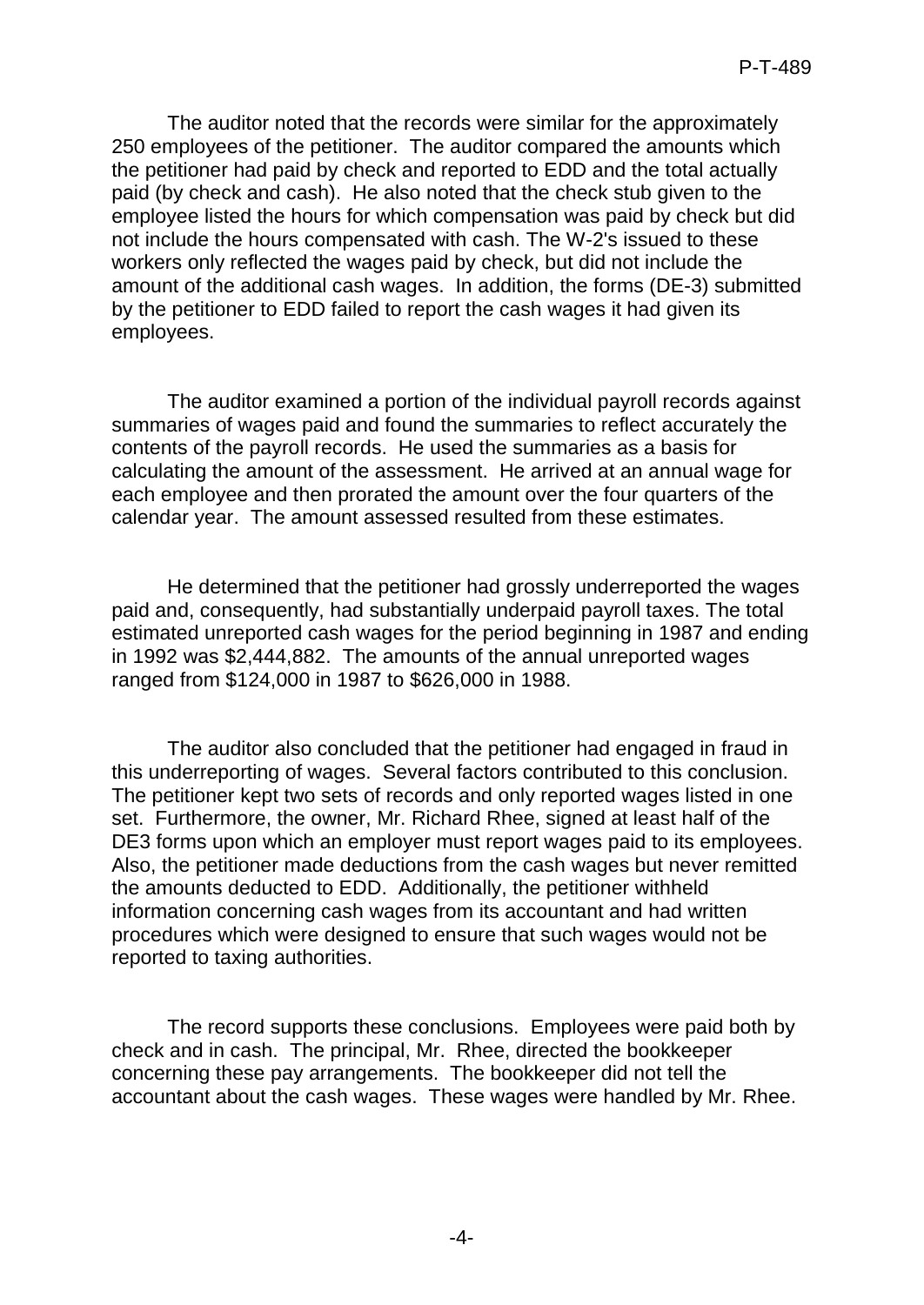The petitioner called no witnesses at the hearing. It offered no direct evidence to rebut the testimony and documentary evidence offered by the Department.

The following facts relate to the petitioner's contention that the assessment was time-barred.

On December 11, 1991, the United States Department of Labor advised an investigator in the criminal division of EDD that persons working for the petitioner had complained about its payment practices. The investigator gathered information and on or about August 20, 1992, EDD served a search warrant on the petitioner.

The investigator provided the information it gathered to criminal authorities and the petitioner's principal was criminally charged.

This investigator also shared the information gathered with the audit division of EDD. An auditor then reviewed the documents seized and ultimately used this information, together with information subsequently obtained through interviews, to prepare and serve the notice of assessment which is the subject of this appeal.

Witness interviews were conducted in September and October of 1994 and an audit report, which is undated in the body of the report, appears to have been prepared in December of 1994. According to the auditor, his investigation took approximately one year. However, the auditor did not file a notice of assessment when his investigation was complete because he was told by his colleagues in the criminal division of EDD to postpone the civil enforcement proceeding until the criminal case against the petitioner had been resolved.

The auditor was advised in 1997 that the criminal case had ended as a result of the death of the principal. The auditor understood that he could now make the notice of assessment. However, he waited four to five months after receiving this "go-ahead" before doing so.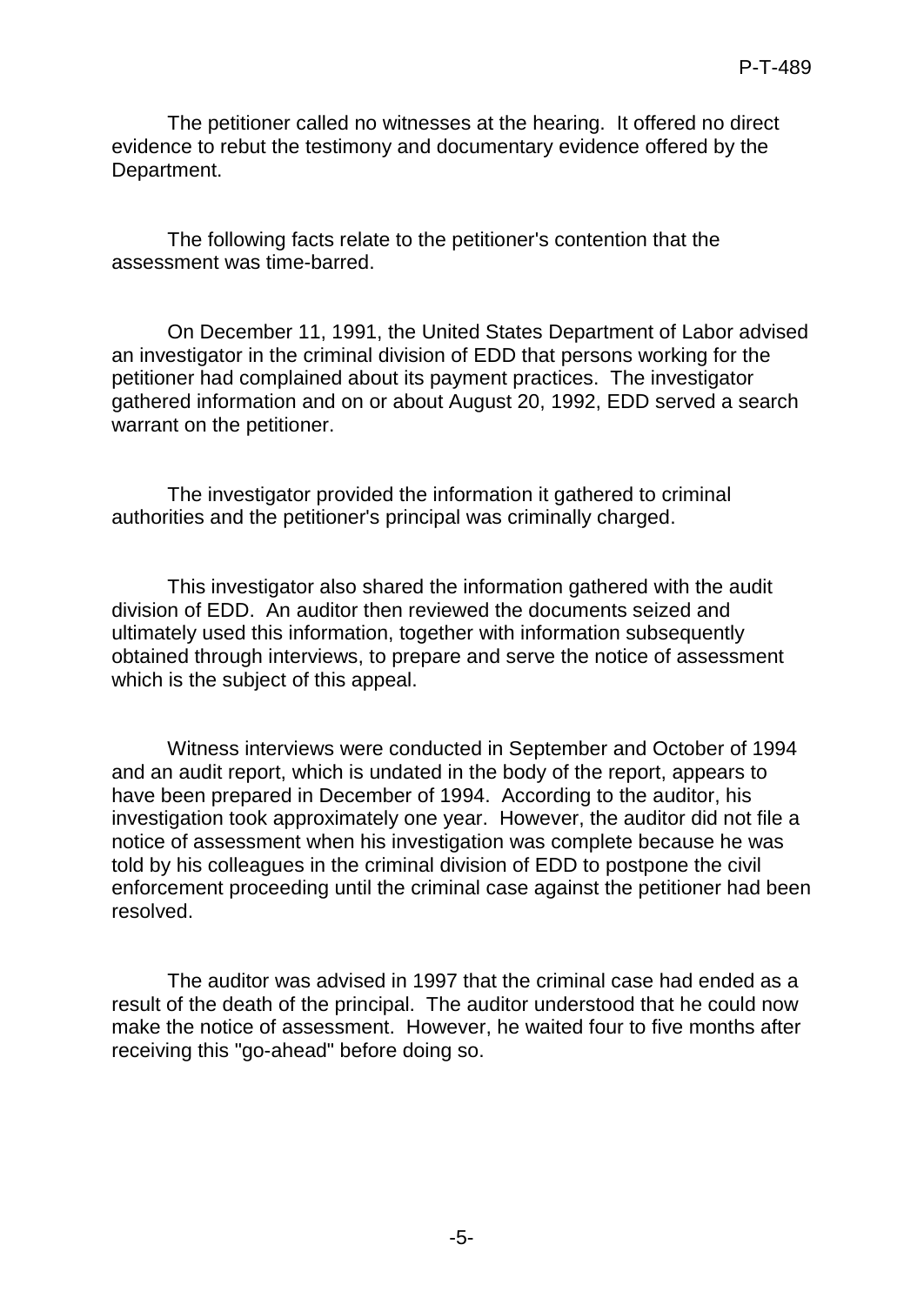The notice of assessment was made on November 5, 1997. It covered the period beginning October 1, 1987 and ending June 30, 1992. The notice of assessment was made approximately 5 years and 11 months after EDD first learned of complaints about the petitioner's practices and 5 years and 2 months after the petitioner's records were seized pursuant to a search warrant. The petitioner offered no evidence on the question whether the delay in the making of the notice of assessment was unreasonable or whether petitioner suffered prejudice from the delay.

We have concluded that the petitioner engaged in fraud and the intent to evade in the filing of its returns during the assessment period.

# REASONS FOR DECISION

The petitioner has conceded that the wages that were the subject of the assessment were paid to acknowledged employees of the petitioner. Consequently, the petitioner was obligated to report accurately all wages paid to these workers, withhold taxes from these wages, and remit the taxed amounts to the Department.

The petitioner has contended in its appeal of the decision of the administrative law judge that the Department improperly estimated the amounts in the assessment and failed to substantiate a basis for the assessment of the fraud penalty. The remaining contentions of the petitioner concern the retroactive application of an amendment, which increased the fraud penalty to fifty percent, and the defenses of the statute of limitations and laches.

# The Adequacy of the Assessment

Contributions are due the Department from employers with respect to wages paid in employment for unemployment insurance (*Unempl. Ins. Code*, sec. 976), disability insurance (*Unempl. Ins. Code*, sec. 984), employment training (*Unempl. Ins. Code*, sec. 976.6), and personal income taxes (*Unempl. Ins. Code*, sec. 13020).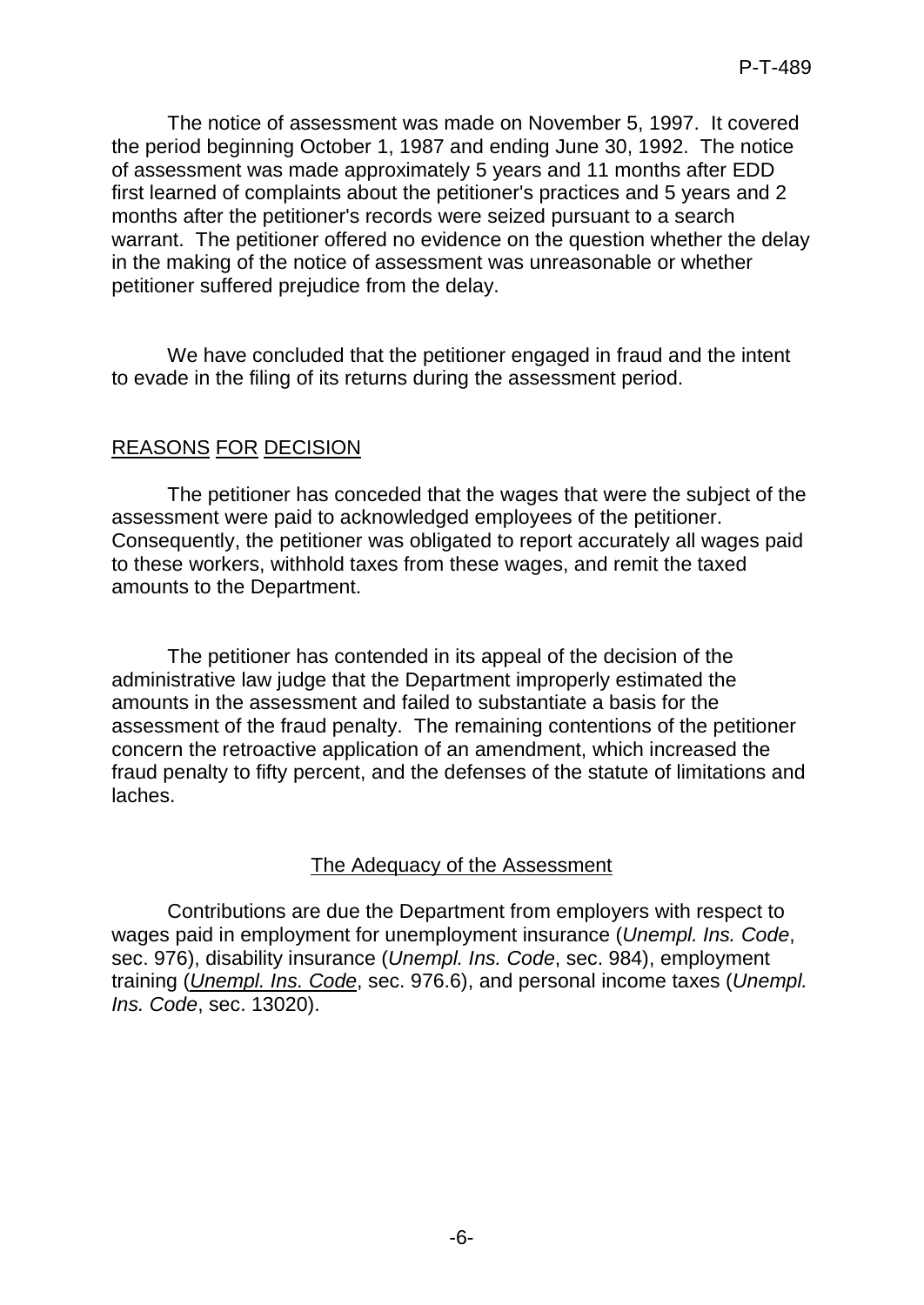If the Department is not satisfied with any return or report made by any employing unit of the amount of employer or wage earner contributions, it may compute the amount required to be paid upon the basis of facts contained in the return or reports or may make an estimate upon the basis of any information in its possession and make an assessment of the amount of the deficiency. If any part of the deficiency is due to negligence or intentional disregard of the law, a penalty of 10 percent of the amount of the deficiency shall be added to the assessment. (*Unempl. Ins. Code*, sec. 1127.)

Every employer must withhold taxes from wages paid to employees and pay the withheld taxes to the Department. (*Unempl. Ins. Code*, secs. 13020 & 13021.) The employer is liable for the payment of the tax that is required to be deducted and withheld under code section 13020. (*Unempl. Ins. Code*, sec. 13070.)

The Legislature bestowed on the Department the powers and duties necessary to administer the reporting, collection, and enforcement of taxes required to be withheld by employers. (*Unempl. Ins. Code*, sec. 13000.)

The petitioner has the burden of proof in a tax matter. (*Isenberg* v. *Calif. Employment Stabilization Comm.* (1947) 30 Cal.2d 34; *Aladdin Oil Company* v. *Perluss* (1964) 230 Cal.App.2d 603; *Smith* v. *Department of Employment* (1976) 62 Cal.App.3d 206.)

The amount of the assessment was based on estimates taken from summaries of wages paid. These estimates were made pursuant to the authority of code section 1127. Code section 1127 expressly permitted the use of estimates here because the Department was not satisfied with the returns made by the petitioner.

Precedent Tax Decision P-T-74 was decided before code section 1127 was amended. However, even prior to the amendment, the California Unemployment Insurance Appeals Board (hereinafter referred to as "Appeals Board") acknowledged that similar laws expressly gave "the tax administrators a rather broad power to resort to estimation in assessing a taxpayer who has been derelict in his duty to report information essential to the tax computation." (*Precedent Tax Decision* P-T-74.) When code section 1127 was subsequently amended, express authorization was granted to the Department in circumstances such as those arising in this case.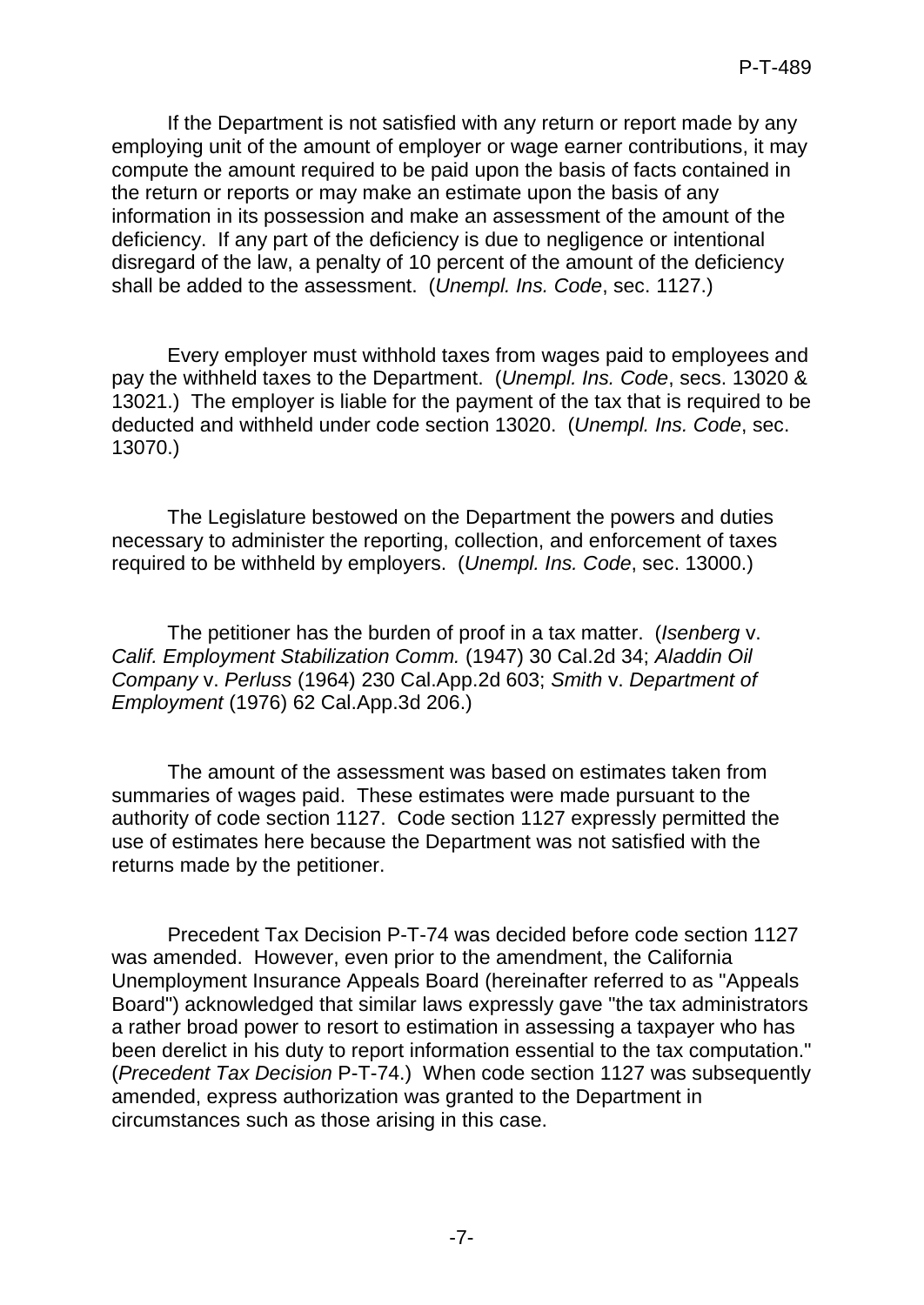The auditor who calculated the amounts of the assessment made an extensive review of the petitioner's records and interviewed a number of people before reaching the conclusion that the petitioner grossly under-reported wages and underpaid taxes. His calculations were based upon payroll records and summaries. The evidence supports these conclusions and calculations. The petitioner failed to show that the Department's estimates and calculations were incorrect. We therefore find that the amounts assessed may not be reduced or stricken.

#### The Propriety of the Penalties Imposed

If the Department is not satisfied with any return or report made by any employing unit of the amount of employer or wage earner contributions, it may compute the amount required to be paid upon the basis of facts contained in the return or reports, or may make an estimate upon the basis of any information in its possession and make an assessment of the amount of the deficiency. If any part of the deficiency is due to negligence or intentional disregard of the law, a penalty of 10 percent of the amount of the deficiency shall be added to the assessment. (*Unempl. Ins. Code*, sec. 1127.)

Section 13020 of the code requires that employers withhold personal income taxes from the wages of employees. Under section 13050, an employer who has withheld such taxes must furnish each employee with a W2 Form and must file a duplicate of that form with the Department. Section 13052 provides that if an employer furnishes a false statement, or fails to furnish a statement in the manner, at the time and showing the information required, the employer is subject to a penalty of \$50 for each such failure, unless the failure is due to reasonable cause.

If the failure of the employing unit to file a return or report within the time required or if any part of the deficiency for which an assessment is made is due to fraud or an intent to evade the law, a penalty of 50 percent of the amount of contributions assessed shall be added to the assessment. This penalty is in addition to penalties provided pursuant to sections 1126 and 1127. (*Unempl. Ins. Code*, sec. 1128(a).)

Penalties cannot be waived in the absence of a statutory good cause or other exculpatory provision. Where there is no exculpatory provision, liability for a penalty stands or falls with the liability for the contribution itself. (*Precedent Tax Decision* P-T-105.)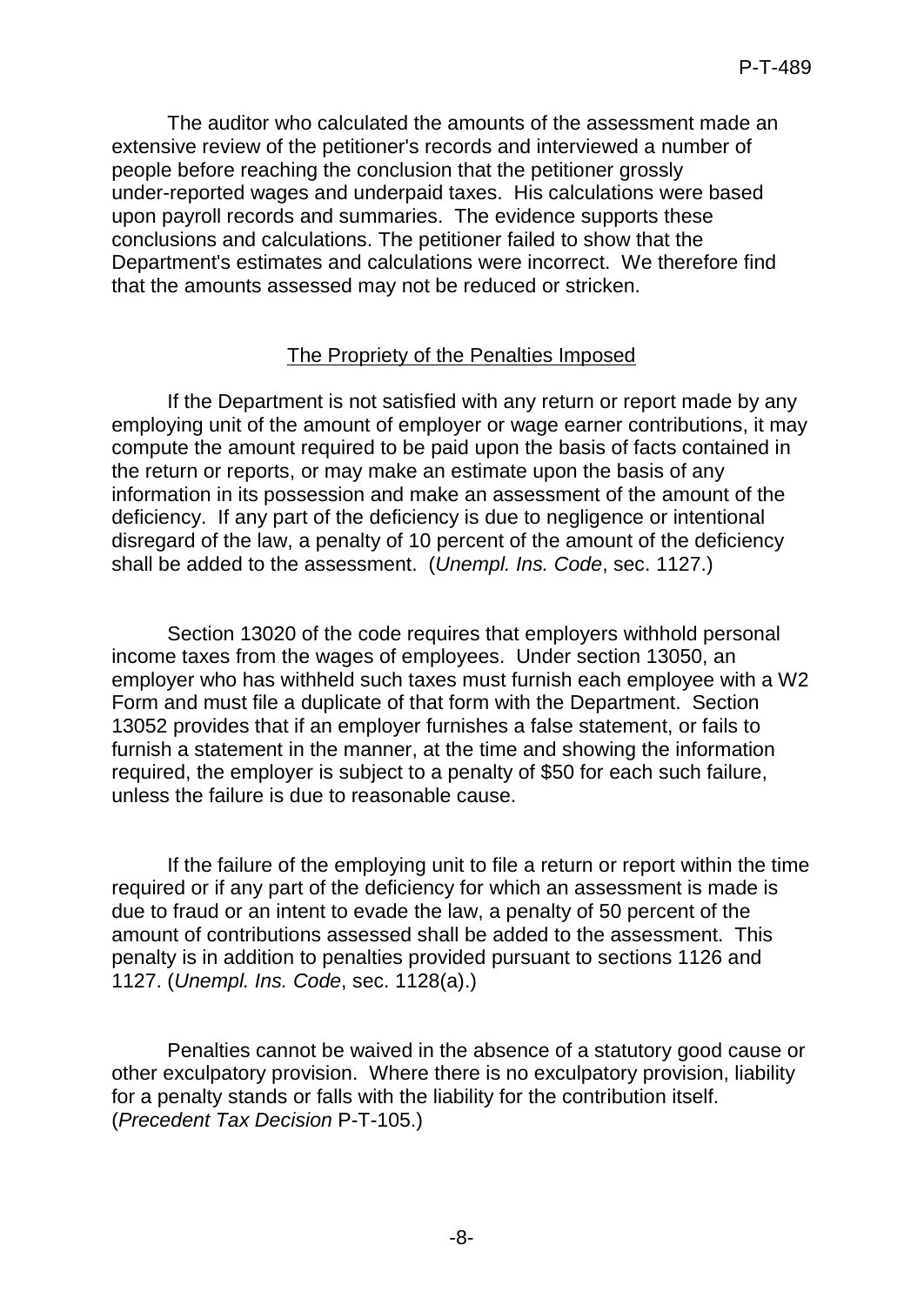The amount of each assessment shall bear interest from the time that the contributions should have been paid until they are actually paid. (*Unempl. Ins. Code*, sec. 1129.)

The petitioner kept two sets of books, selectively disclosed portions of wages to its accountant and paid cash wages without providing the employee with written verification of the payment. Its own records revealed that the petitioner willfully underreported wages and, consequently, underpaid taxes. As the petitioner's conduct showed an intent to evade and willful misrepresentation, the deficiency assessed resulted from the petitioner's intentional disregard of the law. The ten percent penalty under code section 1127 was therefore properly imposed.

Furthermore, the Department offered ample evidence to support the penalty under code section 1128. The petitioner did little to rebut this evidence and waived its right to put on a case. We conclude from this evidence that the petitioner was aware of its obligation to pay taxes, and that its failure to do so evidenced fraudulent intent. The Department therefore met its burden of proof on the question whether the petitioner engaged in fraud or intended to evade its obligations under the statute. (See, e.g. *Marchica* v. *State Bd. of Equalization* (1951) 107 Cal.App.2d 501, 508-510.)

#### The Retroactive Application of the Amendment to Code Section 1128, Which Increased the Penalty to 50 Percent

The penalty under code section 1128 was increased by amendment in 1990. When code section 1128 was amended, effective January 1, 1991, it raised the penalty from 25 percent to 50 percent. The amendment to code section 1128 did not expressly provide retroactive application; it was silent on the question. The petitioner has argued that such amendment should not apply to any portion of the assessment occurring before 1991. We agree.

A portion of the deficiency in the assessment occurred before the 50 percent penalty in code section 1128 became effective. The administrative law judge concluded that the 50 percent penalty was appropriately applied to the entire assessment because the amendment to code section 1128, which increased the penalty to 50 percent, took effect before the assessment was made.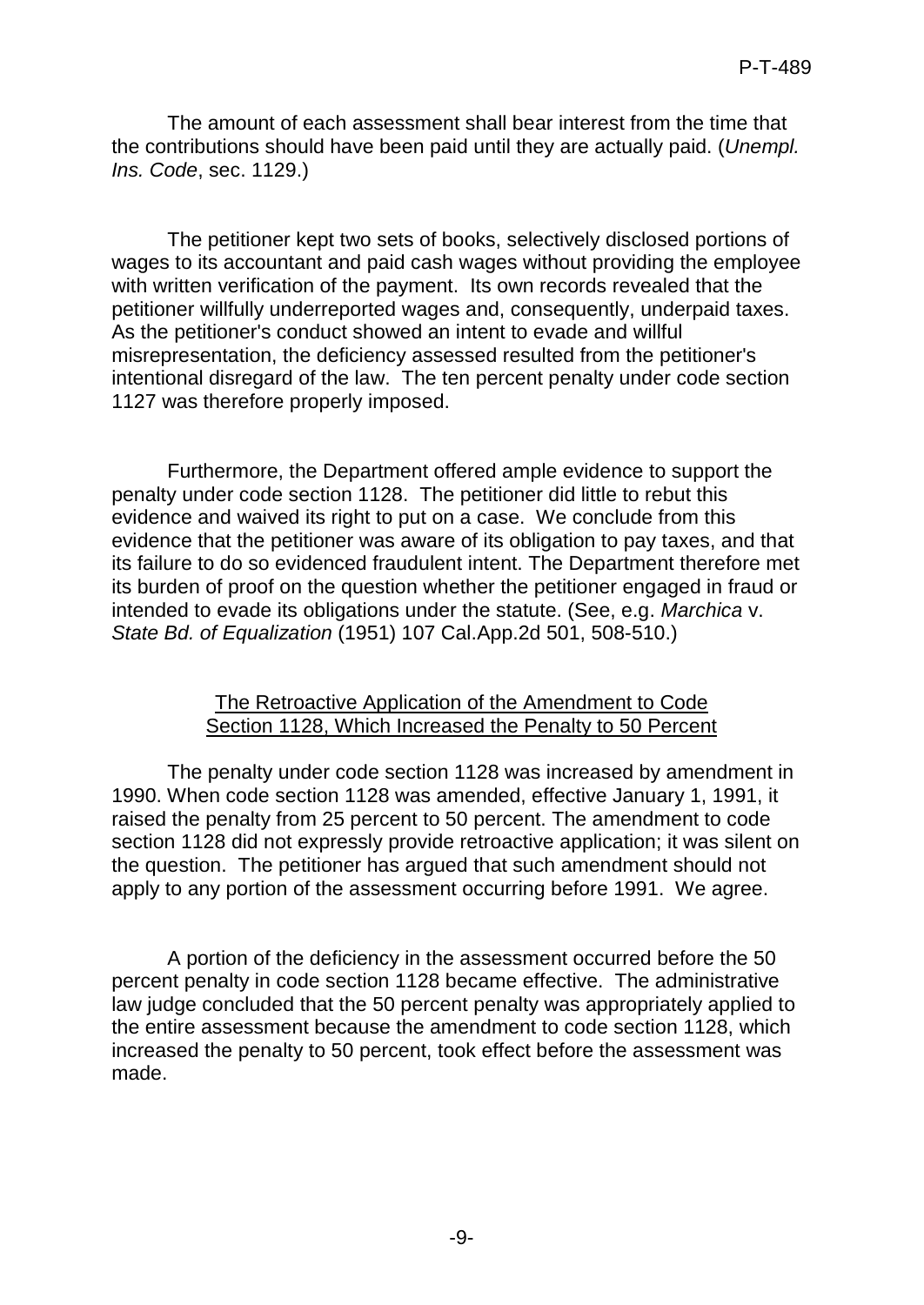It is a "widely recognized legal principle ... that in the absence of a clear legislative intent to the contrary statutory enactments apply prospectively." (*Evangelatos* v. *Superior Court* (1988) 44 Cal.3d 1188, 1193-4.) This rule applies equally to an amendment of a statute. (*Cole* v. *Fair Oaks Fire Protection District* (1987) 43 Cal.3d 148, 153.)

If the enactment affected a substantive right, no retroactive application may be given. (*Coast Bank* v. *Holmes* (1971) 19 Cal.App.3d 581, 594; *Aetna Casualty & Surety Co.* v. *Industrial Accident Commission* (1947 30 Cal.2d 388, 392.)

The question here is whether the increased amount of the penalty affected a substantive right which existed prior to the enactment of the amendment.

The Appeals Board considered a similar question in Precedent Benefit Decision P-B-436. In that case, a claimant made a false statement before the enactment of code section 1375.1 (which imposed a 30 percent penalty on overpayments resulting from a false statement), but before the issuance of a determination and notice of overpayment by the Department. The Appeals Board set aside the penalty because the issuance of the Department determination was the only event which occurred after the effective date of the new statute.

The same reasoning is applied here. The increase in the penalty was a substantive amendment which affected the petitioner's obligations and the only event occurring after the effective date of the new penalty was the issuance of the notice of assessment. We therefore conclude that the amendment to code section 1128 may not be applied retrospectively. Consequently, the 25 percent penalty is imposed on the deficiency assessed for the period beginning October 1, 1987 and ending December 31, 1990. The 50 percent penalty was appropriately added to that portion of the assessment occurring after December 31, 1990.

#### The Time Within Which the Department Was Required to Act Under Code Section 1132

The petitioner has argued to the administrative law judge and in its appeal to the Appeals Board that the notice of assessment was time-barred. We disagree for the reasons set forth below.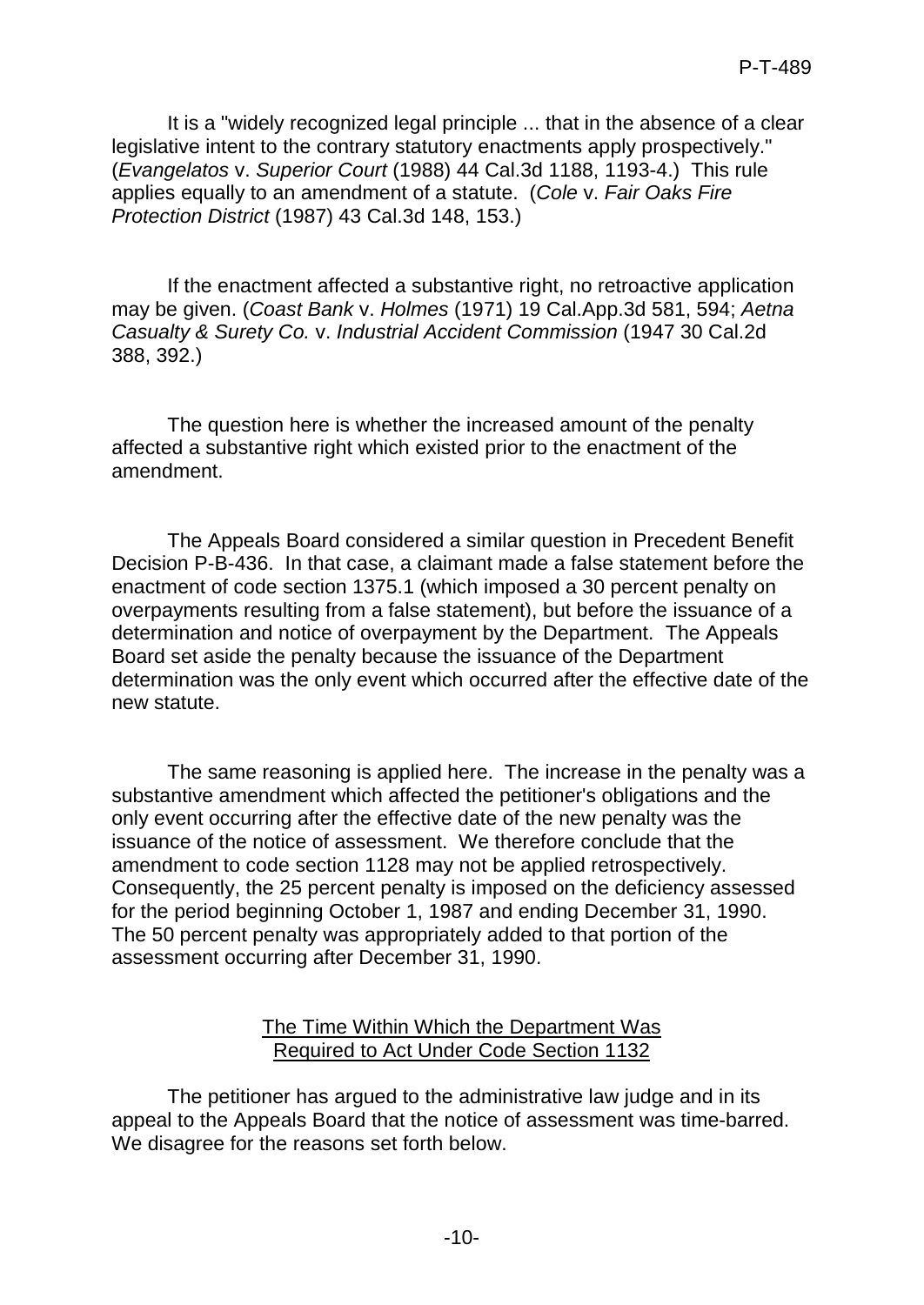Section 1132 of the Unemployment Insurance Code provides:

"*Except in the case of failure without good cause to file a return or report, fraud or intent to evade any provision of this division or authorized regulations*, every notice of assessment shall be made within three years after the last day of the month following the close of the calendar quarter during which the contribution liability included in the assessment accrued or within three years after the deficient return or report is filed, or was due, whichever period expires the later. An employing unit may waive this limitation period or may consent to its extension.

In case of failure without good cause to file a return or report, every notice of assessment shall be made within eight years after the last day of the month following the close of the calendar quarter during which the contribution liability included in the assessment accrued. An employing unit may waive this limitation period or may consent to its extension." (Emphasis added.)

The question is whether the notice of assessment was made beyond the period provided in this statute of limitations.

The notice of assessment was made more than three years after the returns were filed or due. We must decide whether EDD was required to act within the three years described in the first paragraph of code section 1132. $4$ 

The statute created an exception to the three-year limitation "in the case of ... fraud or intent to evade any provision of this division or authorized regulations." (*Unempl. Ins. Code*, sec. 1132.) And we have concluded that the petitioner engaged in fraud or intentional evasion in the filing of its returns. The code section does not specify any time limitation which must be applied in such circumstances. What time limit existed, if any?

<span id="page-10-0"></span> 4 Under the facts of this case, the eight-year statute of limitations in paragraph two of section 1132 does not apply, as the petitioner did not fail without good case to file a return.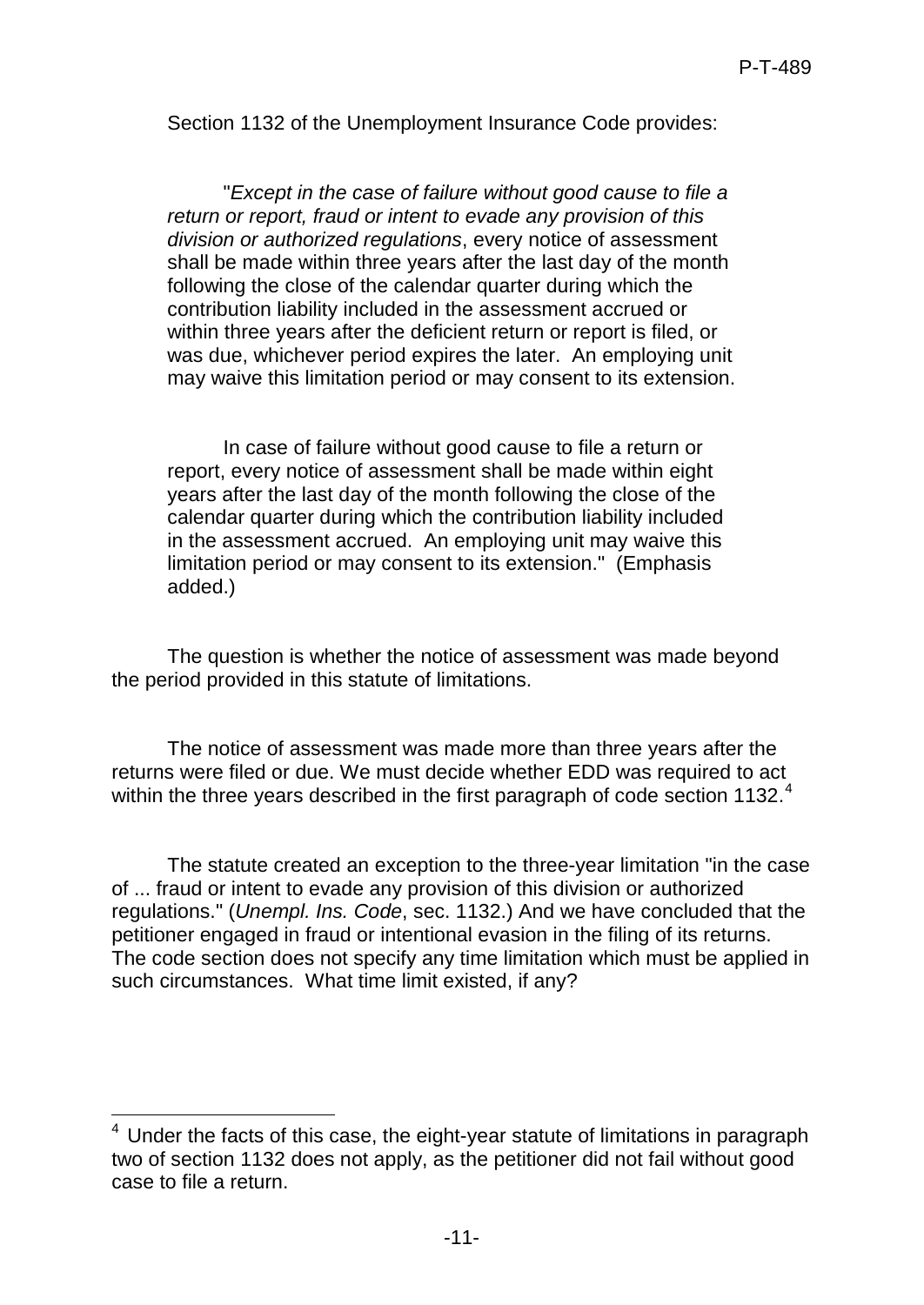The California Supreme Court has held that there is no time limit. In *Evelyn* v. *Calif. Employment Stabilization Commission* (1957) 48 Cal.2d 588, the court considered whether to apply an amendment to a former version of code section 1132 where a taxpayer had failed to file a return. It interpreted the following language: " 'Except in the case of failure without good cause to file a return, fraud or intent to evade this act or the authorized rules and regulations, every notice of assessment shall be made within three years.' " (*Id*. at p. 591.) In reaching its conclusion, the court stated that "there is no limitation on assessments for those delinquencies due, among other things, to a 'failure without good cause to file a return.' " (*Id*.)

In addition, the history of code section 1132 demonstrates a legislative understanding that no time limits whatsoever were to be imposed upon the Department under the circumstances referred to in each version of this code section.

When the Unemployment Insurance Act became law in 1935, it carried no time limitations. (*Calif. Employment Stabilization Commission* v. *Payne* (1947) 31 Cal.2d 210, 213.) In 1939, an amendment to the predecessor statute to code section 1132 provided that " 'no statute of this state shall limit the time within which the commissioner may enforce the payment of contributions...' " if no return had been filed. (*Id*.) By this amendment, "the three-year limitation contained in section 338 [of the Code of Civil Procedure] was rendered inapplicable, and the commission was given the right without limit as to time to enforce contributions where no return had been filed." (*Id*. at p. 215.) In 1943, the right of the Department to act without time limitation was narrowed. A three-year statute of limitations was created, with an exception where there was intent to evade the act. (*Id*. at p. 215.) Two years later, the provision was again amended. The version adopted in 1945 was very similar to the existing statute. ["Except in the case of failure without good cause to file a return, fraud or intent to evade this act or the authorized rules and regulations, every notice of assessment shall be made within three years."] (*Evelyn* v. *Calif. Employment Stabilization Commission*, *supra*, 48 Cal.2d at p. 591.) In that case, the 1945 version was held to allow the Department to act without time limitation where there was a failure without good cause to file a return. The same holding would clearly have been made where there was fraud or intent to evade the act.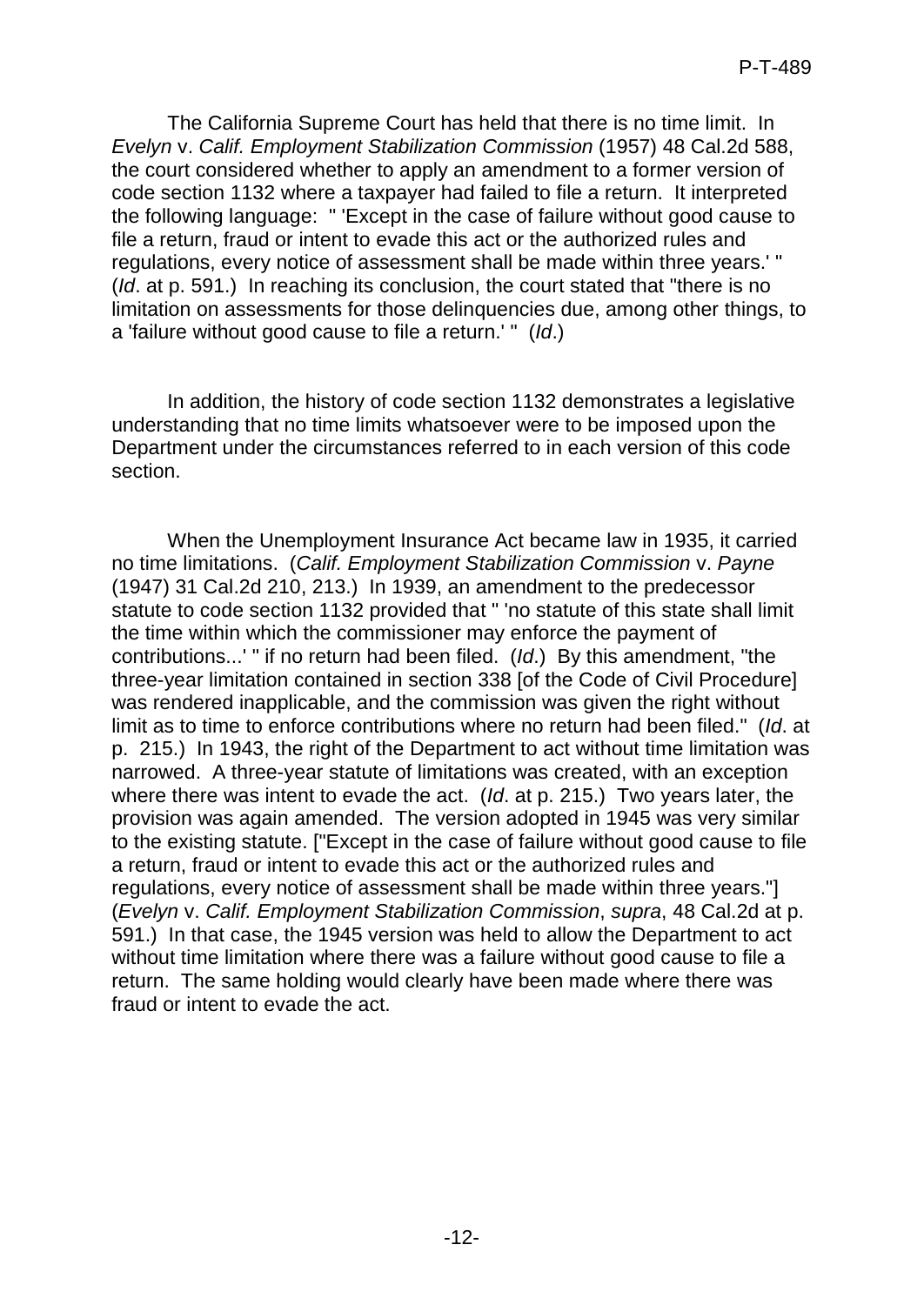The legislative history referred to above supports the conclusion that the Department was authorized to make an assessment without regard to statutory time limitations in circumstances such as those present here, where the taxpayer filed fraudulent returns and intended to evade its responsibilities under the code  $5$ 

This conclusion is buttressed by analogy to a similar state statute.

The Revenue and Taxation Code section 6487, which relates to sales and use taxes, uses language similar to that found in code section 1132. It provides, in part: "(a) For taxpayers filing returns on other than an annual basis, *except in the case of fraud, intent to evade this part or authorized rules and regulations*, or failure to make a return, every notice of deficiency determination shall be mailed within three years ..." (Emphasis added.) This code section is entitled "Notice of deficiency determination; statute of limitations; exceptions."

In *Marchica* v. *State Bd. of Equalization*, *supra*, 107 Cal.App.2d 501, the question was whether the notice of deficiency determination was barred by the statute of limitations in Revenue and Taxation Code section 6487. The court held that it was not. This decision stands for the proposition that Revenue and Taxation Code section 6487 requires the taxing agency to make its determination within the statutory time limits of the statute, " 'except in the case of fraud, intent to evade this part or authorized rules and regulations'; *for these cases, there is no limitation period*." (*Witkin, Summary of California Law, 9th Edition, Taxation, section 318, emphasis added.*)

The conclusion we have reached here is also strengthened by reference to federal law.

The federal courts have sanctioned lengthy delays in the collection of taxes under circumstances very similar to those present in this case. Internal Revenue Code section 6501 and the cases which have interpreted this federal statute articulate the longstanding principle under federal law that a governmental taxing agency may collect taxes from those who have filed fraudulent returns (or who have had the intent to evade the applicable taxing statutes) without regard to time limitations. Section 6501 contains exceptions

<span id="page-12-0"></span> 5 Because we have decided that code section 1132 excepts from the statute of limitations assessments that are based upon the fraud or deceit of the taxpayer, we need not decide when the fraud was discovered.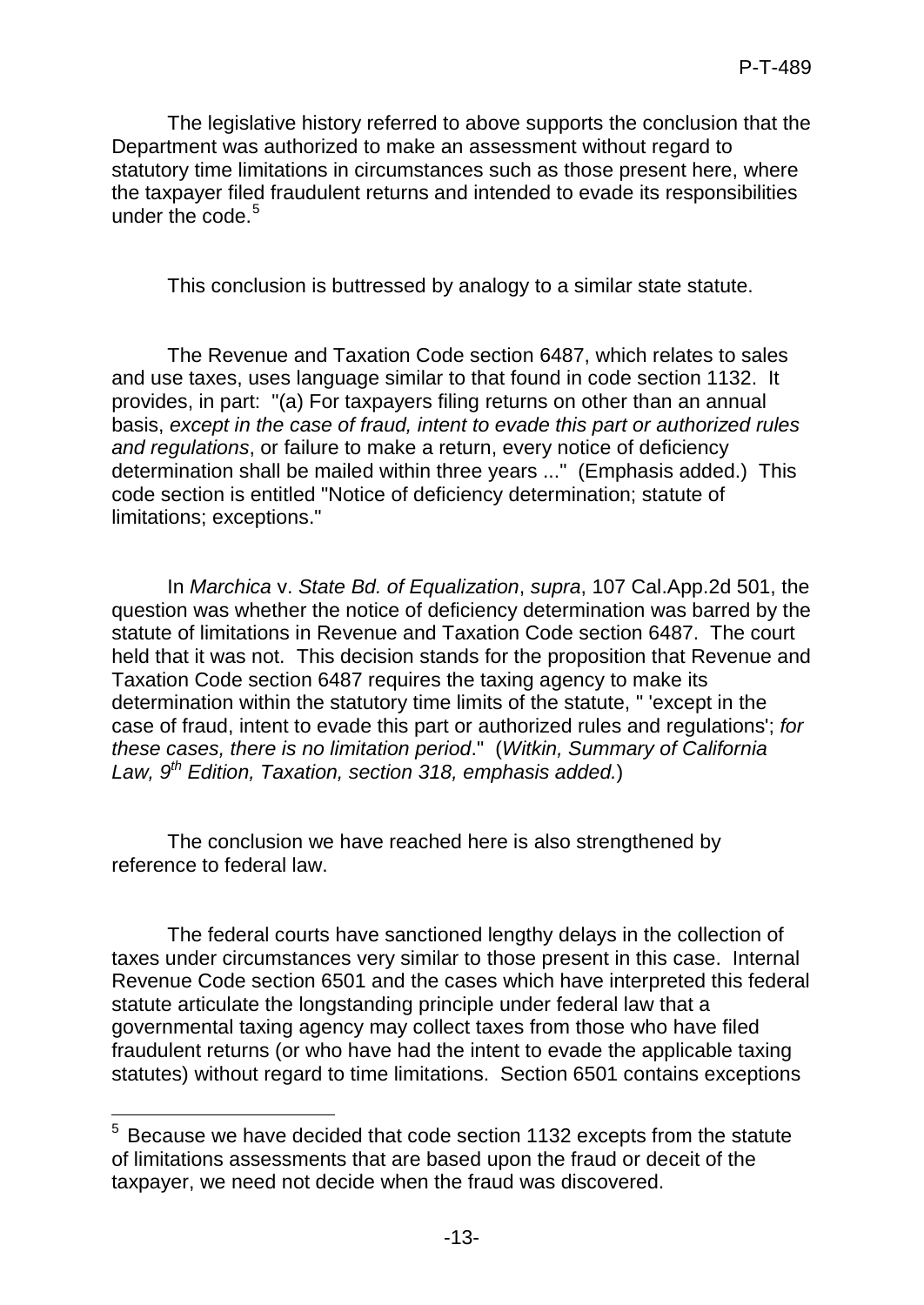to its statute of limitations. Subdivision (c)(1) provides that a tax may be assessed "at any time" in the case of a false or fraudulent return.<sup>[6](#page-13-0)</sup> We recognize that this explicit language is absent in code section 1132. The federal statute is nevertheless a useful model and the federal case law interpreting this statute provides examples of delays in governmental action which have been countenanced by the courts.

In *Considine* v. *United States*, 683 F.2d 1285 (9<sup>th</sup> Cir. 1982), the Internal Revenue Service (hereinafter referred to as "IRS") issued notices of deficiency pursuant to Internal Revenue Code section 6501 almost ten years after the period covered by the taxpayer's returns. In that case, a related criminal case had been brought to conviction and the appeals of that conviction had become final before the IRS sent its deficiency notice. The court observed: "There is no statute of limitations 'in the case of a false or fraudulent return with intent to evade tax.' I.R.C. Sec. 6501(c)(1). Our conclusion that there was intent to evade tax for purposes of the civil fraud penalty also invokes this exception to the statute of limitations." (*Id*. at p. 1288.)

In the case of *Badaracco* v. *Commissioner of Internal Revenue*, 464 U.S. 386 (1984), more than ten years elapsed between the date of the returns and the issuance of a notice of deficiency by the IRS. The United States Supreme Court observed that where there is fraud or intent to evade, "the Commissioner is allowed an unlimited period within which to assess tax." (*Id*. at p. 392.) And, "[u]nder every general income tax statute since 1918, the filing of a false or fraudulent return has *indefinitely* extended the period of limitations for assessment of tax." (*Id*. at p. 393, emphasis added.)

<span id="page-13-0"></span><sup>-</sup><sup>6</sup> Internal Revenue Code section 6501 proscribes limitations on tax assessment and collection. Subdivision (c) lists exceptions to these limitations, as follows:

<sup>&</sup>quot;(1) False return. In case of a false or fraudulent return with the intent to evade tax, the tax may be assessed, or a proceeding in court for collection of such tax may be begun without assessment, at any time.

<sup>(2)</sup> Willful attempt to evade tax. In case of a willful attempt in any manner to defeat or evade tax imposed by this title ... the tax may be assessed, or a proceeding in court for the collection of such tax may be begun without assessment, at any time."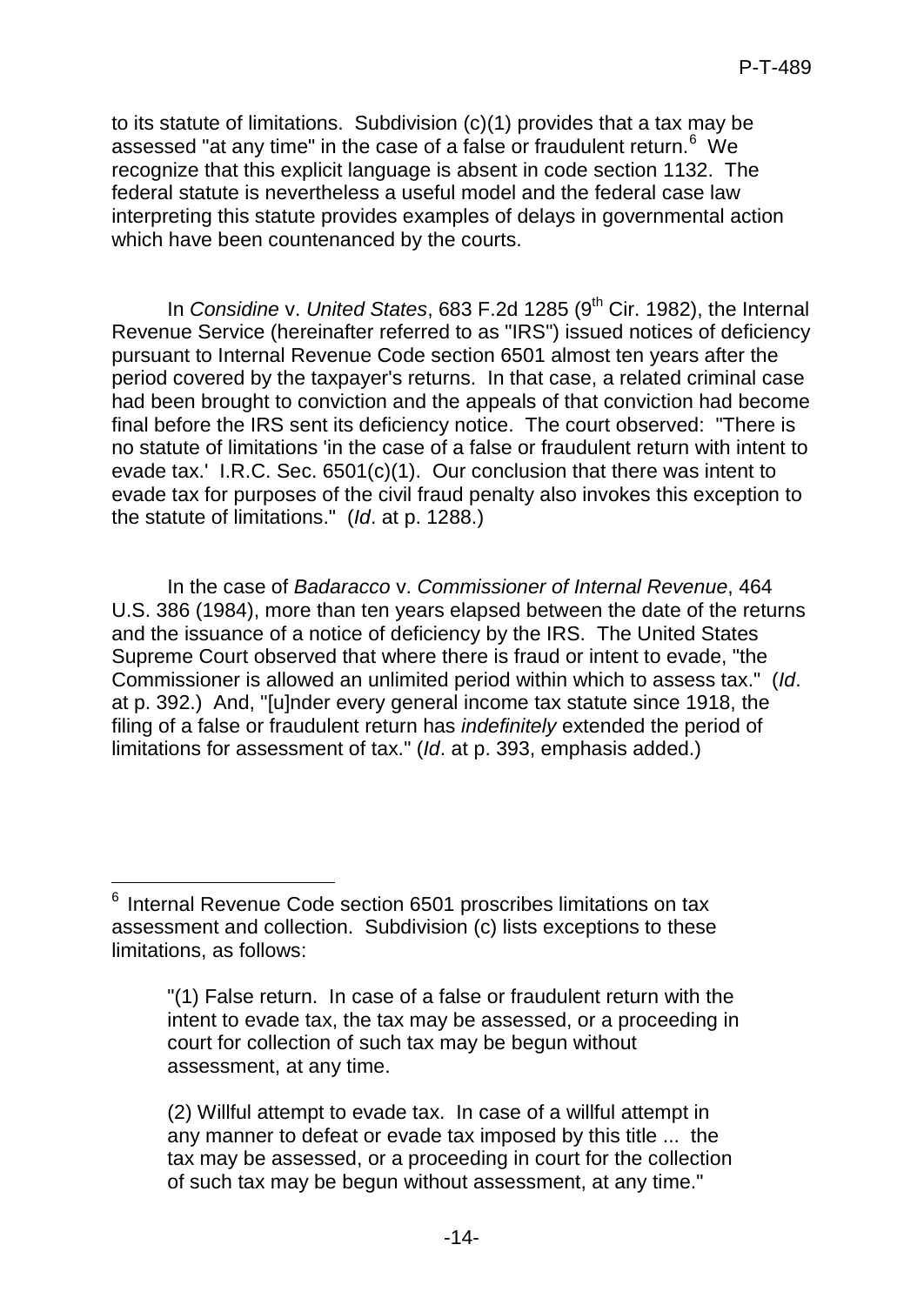The court observed that a taxpayer who had acted fraudulently was not in a position to complain about a delay ("A taxpayer who has been the subject of a tax fraud investigation is not likely to be surprised when a notice of deficiency arrives.") (*Id*. at p. 400.) [7](#page-14-0)

Based upon the above, this Appeals Board is persuaded that there is no statutory time limit for the Employment Development Department's making of an assessment where the taxpayer is found to have engaged in fraud or the intent to evade its responsibilities under the code. As the petitioner has been found to have engaged in fraud and evasion, the exceptions to code section 1132 signify that the Department was not required to make the assessment within a statutory time limit.

While we recognize that this result may appear harsh to the taxpayer, we nevertheless find that it is dictated by law. A different result must come through legislative action.

In a recent precedent decision of the Appeals Board, a statute of limitations in the Code of Civil Procedure was applied to cut off notices of overpayment made by the Department. We conclude in this case, however, that the Code of Civil Procedure does not apply.

In the Precedent Disability Decision P-D-487, the notices issued by the Employment Development Department were based upon the allegedly fraudulent claims of persons seeking disability insurance benefits. The Appeals Board concluded that the notices, which were issued more than three years after the Department discovered the fraud, were barred by the three-year statute of limitations in section 338(d) of the Code of Civil Procedure. However, we are not bound by this prior decision because the statute of limitations in code section 1132 is governed by principles which are unique to tax law. (*See, e.g*. *People* v. *West* (1950) 35 Cal.2d 80, 87.) Also, we have reconsidered the rationale applied in Precedent Disability Decision P-D-487 and disapprove it.

<span id="page-14-0"></span> 7 A House Subcommittee report on a proposed version of I.R.C. section 6501 which was adopted in 1939 provided the opinion that " 'It is not believed that taxpayers who are so negligent as to leave out of their returns items of such magnitude should be accorded the privilege of pleading the bar of the statute." (*Colony, Inc*. v. *Commissioner of Internal Revenue* (1958) 357 U.S. 28, 34.)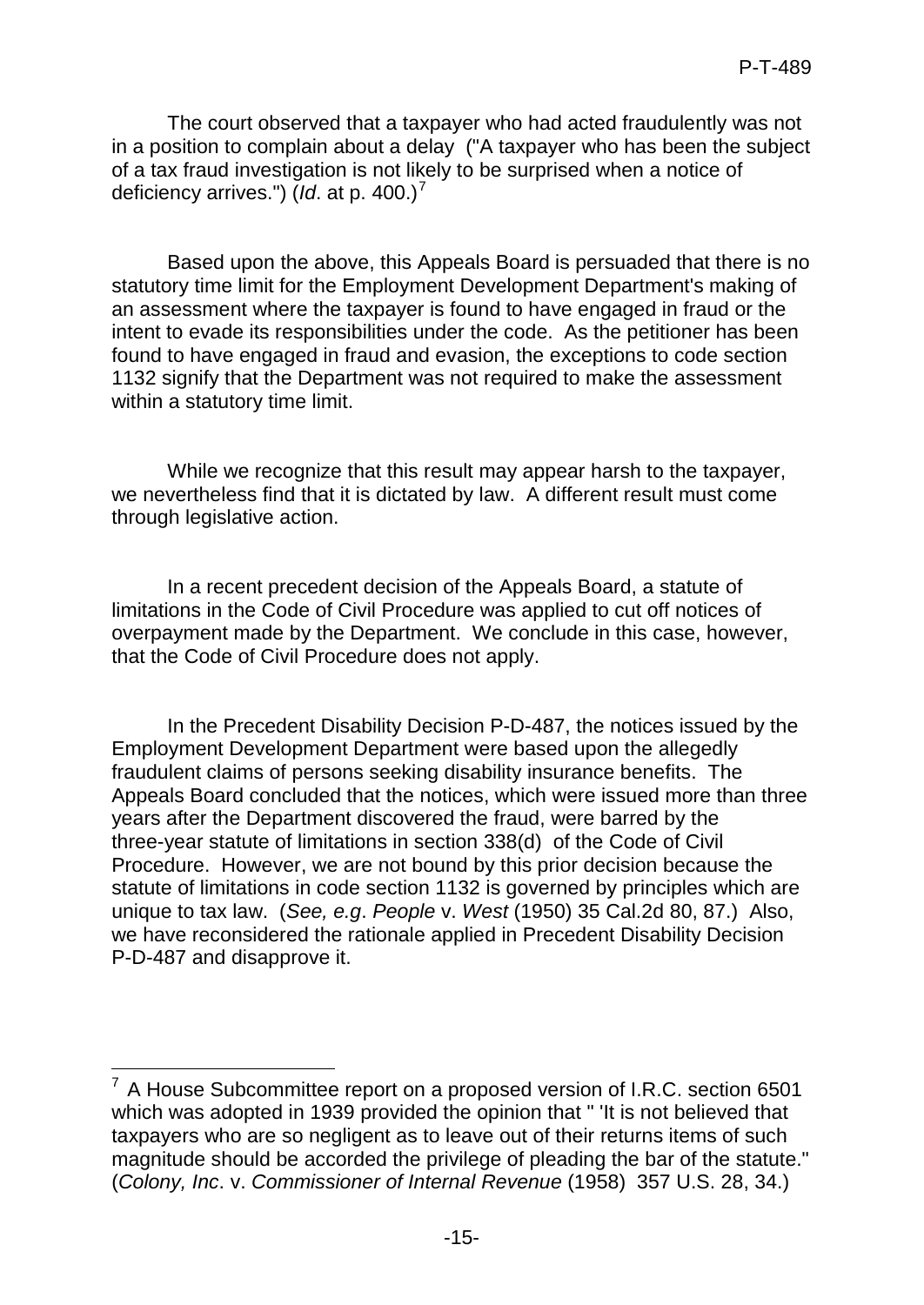The direct application of the Code of Civil Procedure to actions of administrative agencies has been viewed with disfavor. (Bold v. *Board of Med. Examiners* (1933) 133 C.A. 23, 25; *Bernd* v. *Eu* (1979) 100 Cal.App.3d 511, 516; *Lam* v. *Bureau of Sec. & Investigative Services* (1995) 34 C.A.4th 29, 37; *Little Co*. v. *Belshe* (1997) 53 Cal.App.4th 325, 329; *Robert F. Kennedy Medical Center* v. *Dept. of Health Services* (1998) 61 Cal.App.4<sup>th</sup> 1357, 1361; see also *Witkin, Cal.Proc., Actions, sec. 405, pp. 509-510*.) In light of the above authorities, we conclude that Code of Civil Procedure section 338(d) was the wrong yardstick to apply directly to the facts of this prior precedent decision.

We therefore disapprove that portion of P-D-487 which held that Code of Civil Procedure section 338(d) applied directly to the actions of the Employment Development Department.

However, we do not find that the result in P-D-487 should have been different. We hold that the actions of EDD in making such notices were not controlled by the provisions of section 33[8](#page-15-0)(d) of the Code of Civil Procedure.<sup>8</sup>

Finally, the petitioner has raised the argument in this case that the assessment is time-barred under the equitable principle of laches. This defense may not be asserted because the petitioner did not put on any evidence whatsoever on the issue of the delay in making the assessment or any resulting prejudice to the petitioner.

Laches is an affirmative defense. (*Green* v. *Bd. of Dental Examiners* (1996) 47 Cal.App.4tl 786, 792; *Miller* v. *Eisenhower Medical Center* (1980) 27 Cal.3d 614, 624.) Generally, the party complaining of the delay has a burden

<span id="page-15-0"></span><sup>&</sup>lt;sup>8</sup> We note that EDD did not argue that the statute of limitations in Code of Civil Procedure should not apply and that the defense of laches was not addressed by the parties. Therefore, the Department's delay in issuing the notices of overpayment may have been barred by laches.

Under the defense of laches, the three-year limitations period might have been borrowed from the Code of Civil Procedure "as a measure of the outer limit of reasonable delay." (*Brown* v. *State Personnel Bd*. (1985) 166 Cal.App.3d 1151, 1159-1160; see also *Fountain Valley* v. *Director* (1990) 75 Cal.App.4th 316; 11, *Witkin, Sum. Cal. Law, Equity*, sec. 14; but see *Fahmy* v. *Medical Board* (1995) 38 Cal.App.4th 810 and *Lam* v. *Bureau of Security and Investigative Services*, *supra*, 34 Cal.App.4th 29.)